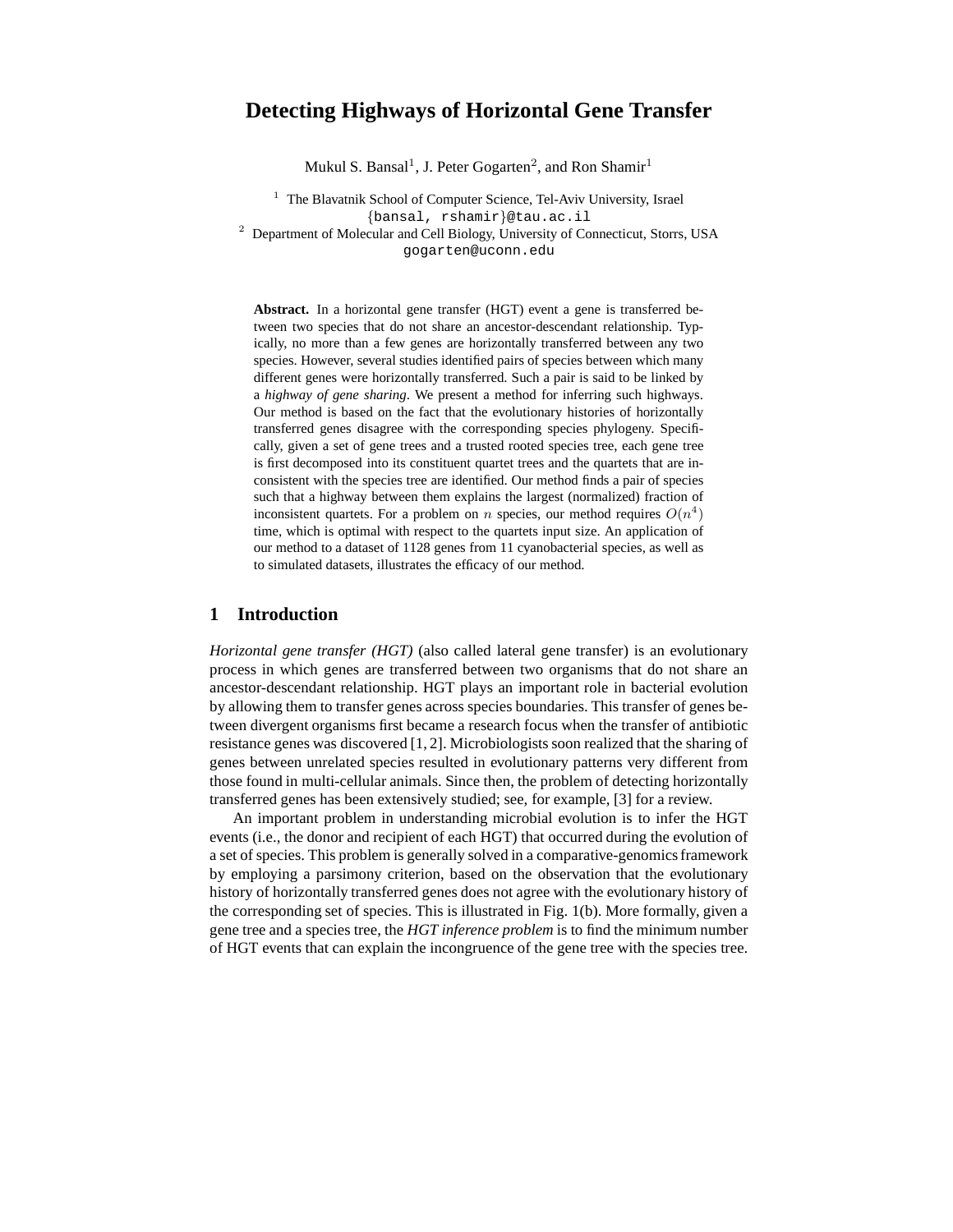The HGT inference problem is known to be NP-hard [4, 5] and, along with some of its variants, has been extensively studied [5–12].

In general, one expects at most a few genes to have been horizontally transferred between any given pair of species. However, Beiko et al. [9] demonstrated that some pairs of species portray a multitude of horizontal gene transfer events. Such pairs are said to be connected by a *highway of gene sharing* [9]. Highways of gene sharing point towards major events in evolutionary history; well corroborated examples of this phenomenon are the uptake of endosymbionts into the eukaryotic host, and the many genes transferred from the symbiont to the hosts nuclear genome [13]. Recent proposals for evolutionary events that may be reflected in highways of gene sharing are the role of Chlamydiae in establishing the primary plastid in the Archaeplastida (red and green algae, plants and glaucocystophytes) [14], and the evolution of double membrane bacteria through an endosymbiosis between clostridia and actinobacteria [15]. Detecting these highways of gene sharing is thus an important biological problem and is crucial for inferring past symbiotic associations that shaped the evolution of organisms.

Given a rooted species tree, any two species (nodes) in it that are not related by an ancestor-descendant relationship define a *horizontal edge* connecting those two nodes. Any HGT event must take place along a horizontal edge in one of its two directions (see Fig. 1(a)). A horizontal edge along which an unusually large number of HGT events have taken place (say 10% of the genes) will be called a *highway of gene sharing* or simply a *highway*. The only existing method for detecting highways is the one employed originally by Beiko et al. [9]. That method takes as input a species tree and a set of gene (protein) trees, and computes, for each gene tree, the HGT events affecting that gene on the species tree. This is done by solving the HGT inference problem for each gene tree. The HGT events that are inferred in the HGT scenarios for a significant fraction of the gene trees are postulated as the highways. However, this approach suffers from several serious drawbacks. First, the HGT inference problem is NP-hard, and thus, difficult to solve exactly (and must often be solved using heuristics). Second, there may be multiple (in fact, exponentially many) alternative optimal solutions to the HGT inference problem [10]. And third, when the rate of HGT is relatively high, there is little reason to expect that the number of HGT events should be parsimonious; i.e., the HGT inference problem, even if solved exactly and yielding only one optimal solution, may not infer the actual HGT events. In this work we propose an alternative approach to detecting highways that does not rely on inferring individual HGT events. Moreover, our formulation allows exact solution of the problem in polynomial time. Our method thus avoids all of the aforementioned pitfalls.

As in [9], the input to our method is a trusted rooted species tree for some set of species, and a set of gene trees on genes taken from those species. Since it is often difficult to accurately root gene trees, we assume that the input gene trees are unrooted. Our method is based on the observation that highways, by definition, affect the topologies of many gene trees. Thus, the idea is to combine the phylogenetic signals for HGT events from all the gene trees and use the combined signal to infer the highways, thereby avoiding the need to infer individual HGT events. We achieve this by employing a quartet decomposition of the gene trees. In particular, our method decomposes each gene tree into its constituent set of quartet trees and combines the quartet trees from all the gene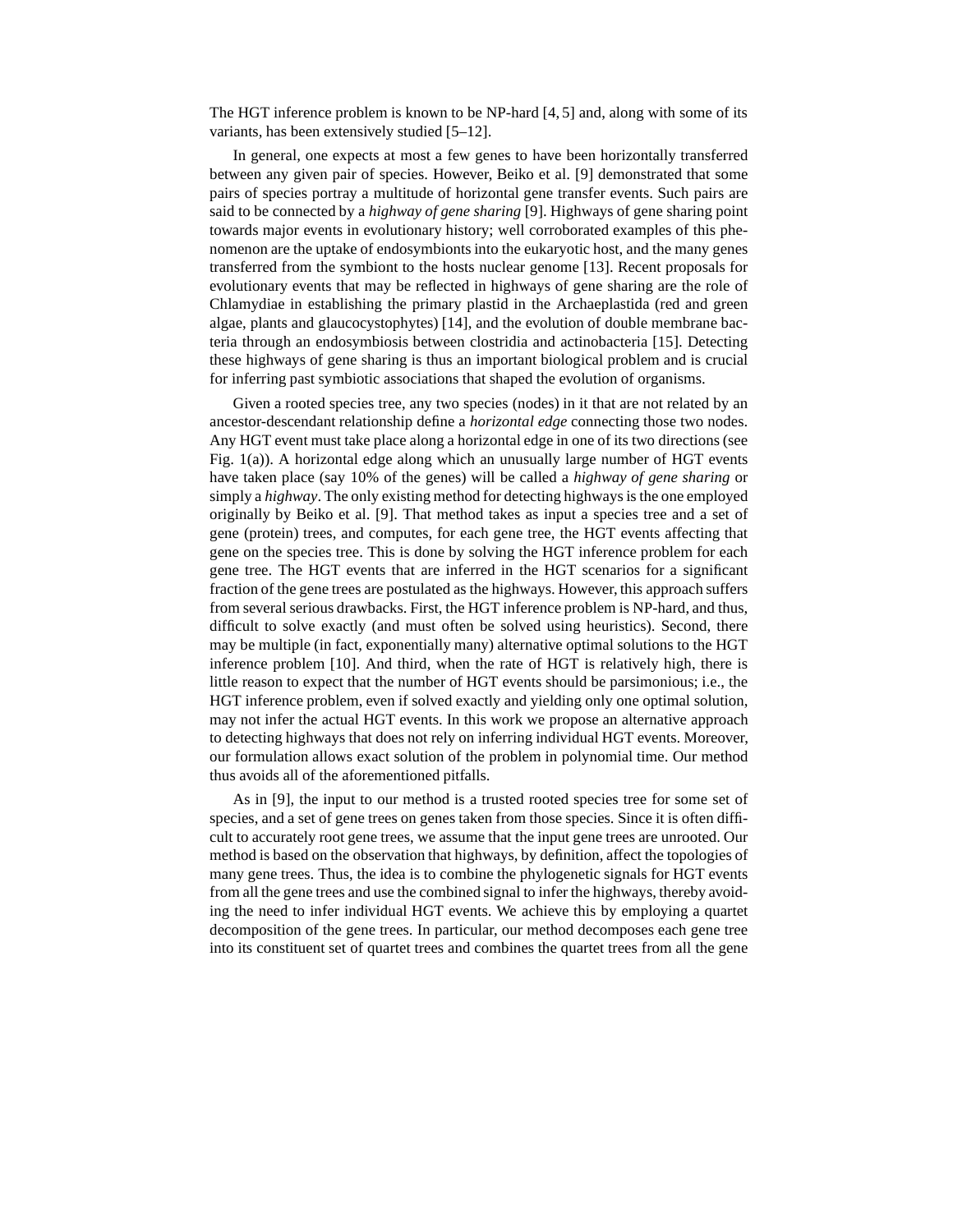

**Fig. 1. Horizontal gene transfers and highways.** (a) A species tree depicting three HGT events (dotted arcs) and a highway (bold red horizontal edge). The highway represents many individual HGT events all occurring between the same two (present-day or ancestral) species. (b) The corresponding gene tree for Gene1. Because of the HGT of Gene1 from species *d* into species *g*, the copy of that gene in *g* is most closely related to the one in *d*. Therefore, in the tree for Gene1, the species *g* appears next to *d*. (Here we assume that Gene1 was not transferred on the highway.)

trees to obtain a single weighted set of quartet trees. The intuition is that quartet trees that disagree with the species tree may indicate HGT events and thus the collective evidence from all quartet trees could pinpoint possible highways. The combined set of quartet trees is then analyzed against the given species tree to infer the highways of gene sharing. Decomposing the gene trees into quartet trees allows us to cleanly merge the phylogenetic signals for HGT events from all the different gene trees into a single summary signal, from which exact and efficient inference of the highways is possible.

To find highways, our method iteratively finds a horizontal edge that explains the largest fraction of inconsistent quartet trees. Essentially, for each (weighted) quartet tree inconsistent with the species tree, we identify the horizontal edges that can explain it by an HGT event (in either direction) along them. The horizontal edge that explains the most (normalized) inconsistency is proposed as a highway. (Normalization is needed since the structure of the species tree and the location of the horizontal edge in it influence the number of inconsistent quartet trees that edge may explain.) We give a dynamic programming algorithm that, given the weighted set of quartet trees, finds the best highway in  $O(n^4)$  time. Since there may be  $\Omega(n^4)$  input quartet trees, our algorithm is asymptotically optimal with respect to that input. In contrast, a naïve enumeration algorithm would require  $O(n^6)$  time. Our efficient algorithms allow our method to be applied to fairly large datasets; for example, we can analyze a dataset of 1000 gene trees with 200 taxa within a day on a personal computer. We demonstrate the utility of our method on simulated data as well as on a dataset of 1128 genes from 11 cyanobacterial species [16], where its results match prior biological observations. For lack of space, proofs and some algorithmic details are omitted from this manuscript.

#### **2 Basic Definitions and Preliminaries**

Given a rooted or unrooted tree  $T$ , we denote its node set, edge set, and leaf set by  $V(T)$ ,  $E(T)$ , and  $Le(T)$  respectively. For the remainder of this paragraph, let T denote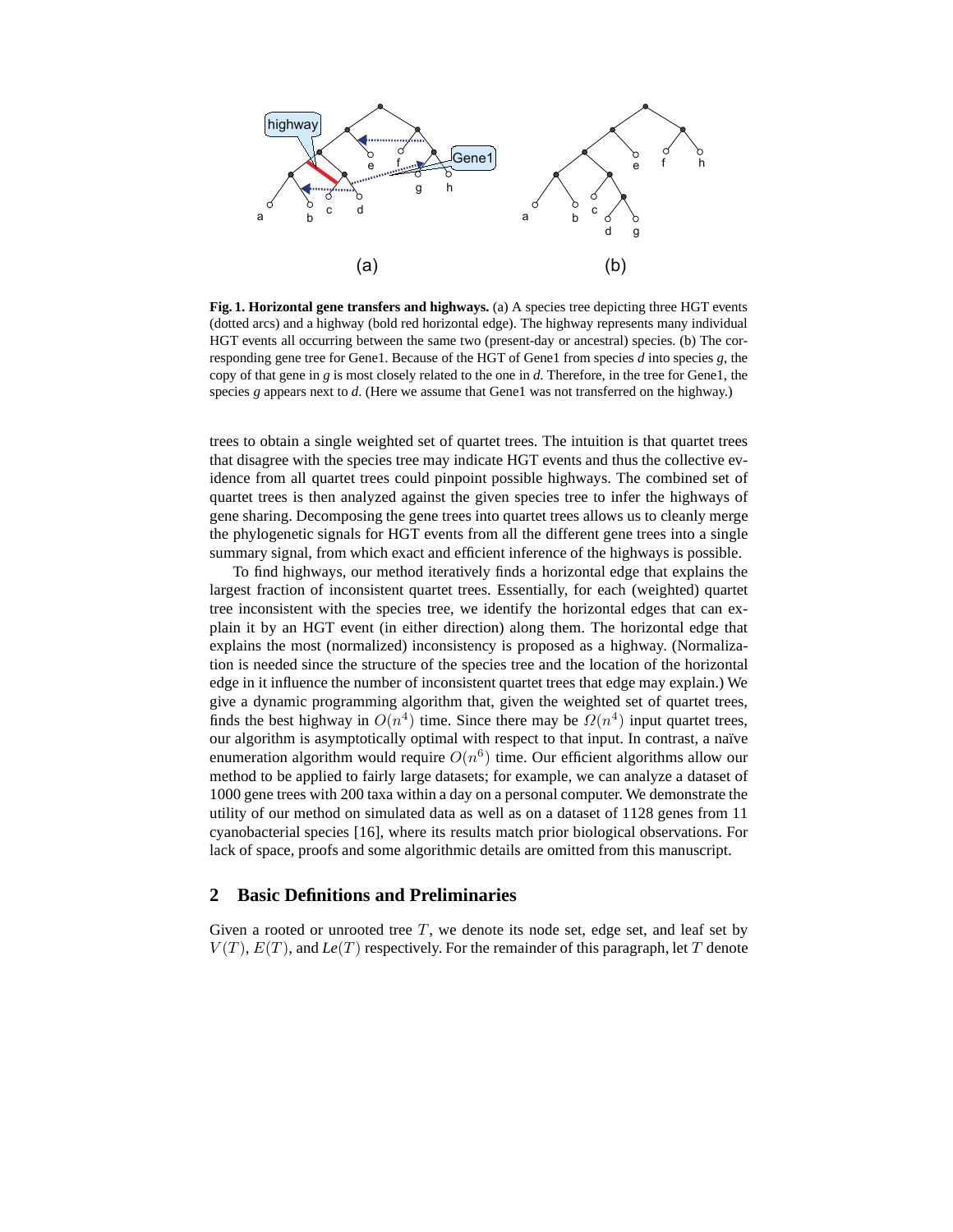a rooted tree. Given T, the root node of T is denoted by  $rt(T)$ . Given a node  $v \in V(T)$ , we denote the parent of v by  $pa_T(v)$ , its set of children by  $Ch_T(v)$ , and the subtree of T rooted at v by  $T(v)$ . We define  $\leq_T$  to be the partial order on  $V(T)$  where  $u \leq_T v$ if v is a node on the path between  $rt(T)$  and u. Given a non-empty subset  $L \subseteq Le(T)$ , we denote by  $lca_T(L)$  the least common ancestor (LCA) of all the leaves in L in tree T. Given a rooted tree T, a *horizontal edge* on T is a pair of nodes  $\{u, v\}$ , where  $u, v \in V(T)$ , such that  $u, v \neq rt(T)$ ,  $u \not\leq v$ ,  $v \not\leq u$ , and  $pa_T(u) \neq pa_T(v)$ . We denote by  $H(T)$  the set of all horizontal edges on T. Horizontal edges represent potential horizontal gene transfer events; the (directed) horizontal edge  $(u, v)$  represents the HGT event that transfers genetic information from the edge  $(pa_T(u), u)$  to  $(pa_T(v), v)$ . Thus, the horizontal edge  $\{u, v\}$  represents the HGT events  $(u, v)$  and  $(v, u)$ . Also note that, while any particular HGT event is directional, we address the problem in which horizontal edges are undirected because highways can be responsible for transfer of genetic material in both directions. Throughout this work the term tree refers to a binary tree.

Our formulation and solution to the highway detection problem rely on the concept of quartets and quartet trees. A *quartet* is a four-element subset of some leaf set and a *quartet tree* is an unrooted tree whose leaf set is a quartet. The quartet tree with leaf set  $\{a, b, c, d\}$  is denoted by  $ab|cd$  if the path from a to b does not intersect the path from c to d. Given a rooted or unrooted tree T, let X be a subset of  $Le(T)$  and let  $T[X]$ denote the minimal subtree of T having X as its leaf set. We define the *restriction* of T to X, denoted  $T|X$ , to be the unrooted tree obtained from  $T[X]$  by suppressing all degree-two nodes (including the root, if  $T$  is rooted). We say that a quartet tree  $Q$  is *consistent* with a tree T if  $Q = T | Le(Q)$ , otherwise Q is *inconsistent* with T. Observe that, given any T and any quartet  $X = \{a, b, c, d\}$  from  $Le(T)$ , X induces exactly one quartet tree in T, that is, the quartet tree  $T | X$ . Also observe that this quartet tree must have one of three possible topologies:  $ab|cd, ac|bd$ , or  $ad|bc$ .

## **3 Detecting Highways**

Our goal is to detect the highways of gene sharing in the evolutionary history of a set of species S. To that end, we are given a set of unrooted gene trees  $\{T_1, \ldots, T_m\}$ , and a rooted species tree S showing the evolutionary history of S. Thus,  $Le(S) = S$ , and  $Le(T_i) \subseteq \mathbb{S}$  for  $1 \leq i \leq m$ . The idea is to infer the highways by inspecting the differences in the topologies of the gene trees compared to the species tree. The *highway detection problem* can thus be stated as follows: Given a species tree S and a collection of gene trees, find the horizontal edges on S that correspond to highways.

Throughout this manuscript, S denotes the given species tree, and  $n$  denotes the number of species in the analysis, i.e.,  $n = |Le(S)|$ .

Our solution to the highway detection problem is based on decomposing each input gene tree T into its constituent set of  $\binom{|E(T)|}{4}$  quartet trees. To understand the intuition behind using quartet trees, consider the scenario depicted in Fig. 2. The tree on the left is a species tree on six species, along with two HGT events of two different genes. Consider the HGT event  $(C, E)$  that transfers Gene1. This HGT event causes the topology of the corresponding gene tree to deviate from the topology of the species tree. Essentially, according to the standard subtree transfer model of horizontal gene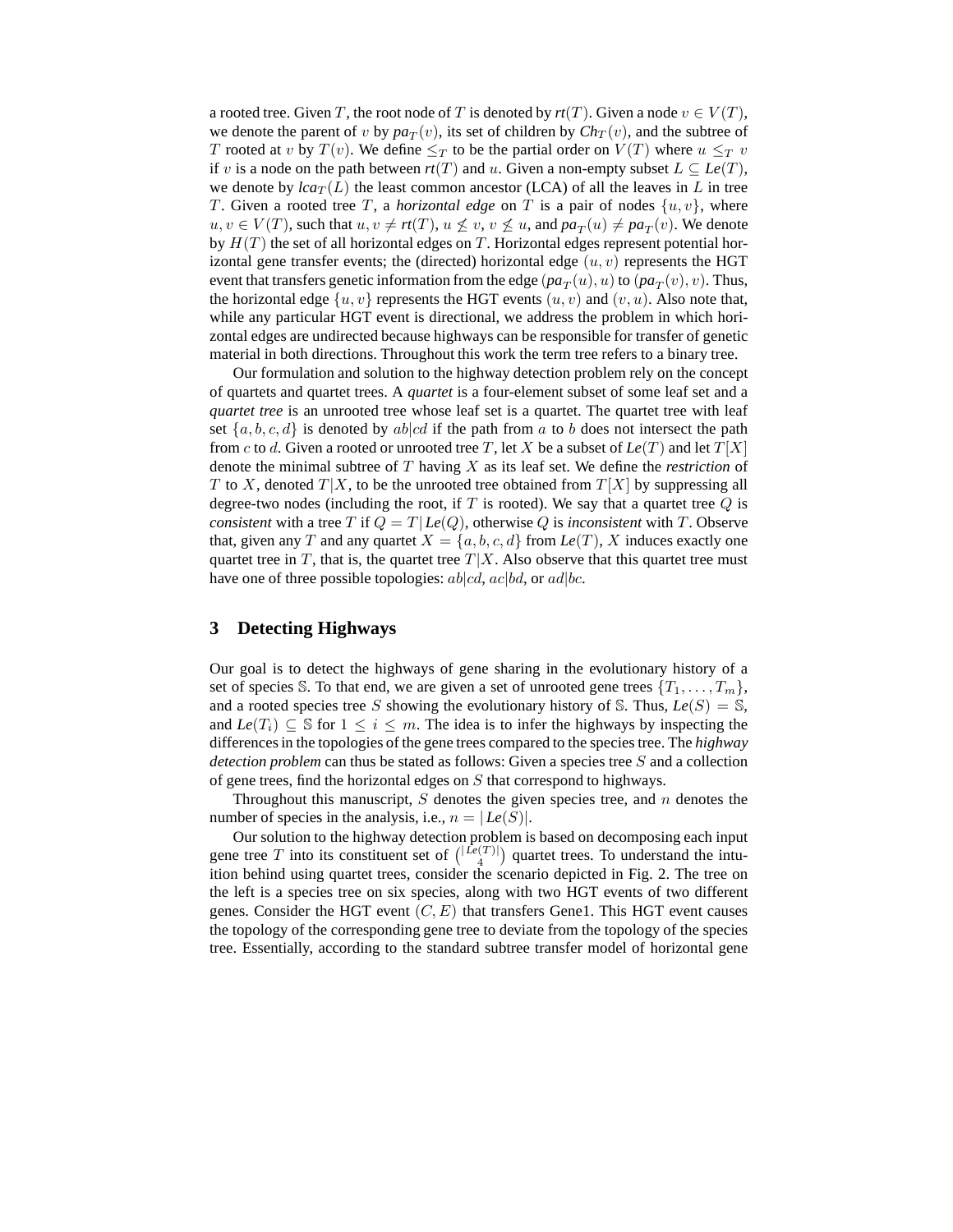

**Fig. 2.** The tree on the left is a species tree showing the evolutionary history of a set of six species. Two HGT events  $(C, E)$  and  $(b, c)$ , shown by the dotted arcs, are also depicted on this species tree. The two other trees show the evolutionary histories of Gene1 and Gene2.

transfer (see, e.g., [17, 9, 8]), this HGT event causes the subtree rooted at node  $E$  to be pruned and then regrafted along the edge  $(B, C)$ , as shown in the figure. Let us decompose both trees into their constituent set of quartet trees: Each tree generates  $\binom{6}{4} = 15$ quartet trees. Note that four of the fifteen quartets induce different quartet trees in the two trees; in the gene tree, these appear as  $ac|ef, ad|ef, bc|ef$  and  $bd|ef$ . In general, different HGT events produce gene trees with different sets of inconsistent quartet trees. Thus, given the species tree, and the set of the four inconsistent quartet trees from the gene tree on Gene1, we could have inferred the HGT event  $(C, E)$  that affected Gene1.

#### **3.1 The Method in Detail**

Our method proceeds iteratively, inferring one highway per iteration, as follows.

- **Step 1:** Decompose each input gene tree T into its constituent set of  $\binom{|L(e(T))|}{4}$  quartet trees, and combine the quartet trees from the different gene trees into a single weighted set,  $\Phi$ , of quartet trees.
- **Step 2:** Remove from  $\Phi$  all those quartet trees that are consistent with S.
- **Step 3:** Compute the HGT score of each edge in  $H(S)$ . This HGT score for an edge is computed based on  $\Phi$ , and is explained in detail below.
- **Step 4:** Select the highest scoring horizontal edge as a highway.
- **Step 5:** Remove from  $\Phi$  all those quartet trees that are explained by the proposed highway, and go to Step 3 to start the next iteration.

The (raw) HGT score of a horizontal edge is simply the total weight of the quartet trees from  $\Phi$  that are explained by a HGT along that edge (in either direction). Thus, this raw score of a horizontal edge captures the number of quartet trees from the input gene trees that support horizontal gene transfer along that edge. However, not all horizontal gene transfers affect the same number of quartet trees. Consider the example shown in Fig. 2. As seen previously, the HGT event  $(C, E)$  causes four of the quartet trees in the corresponding gene tree to become inconsistent. Consider the HGT event  $(b, c)$  that transfers Gene2. This HGT event causes ten of the quartet trees in the gene tree built on Gene2 (shown on the right in Fig. 2) to become inconsistent; these are  $ad|bc$ ,  $ae|bc$ ,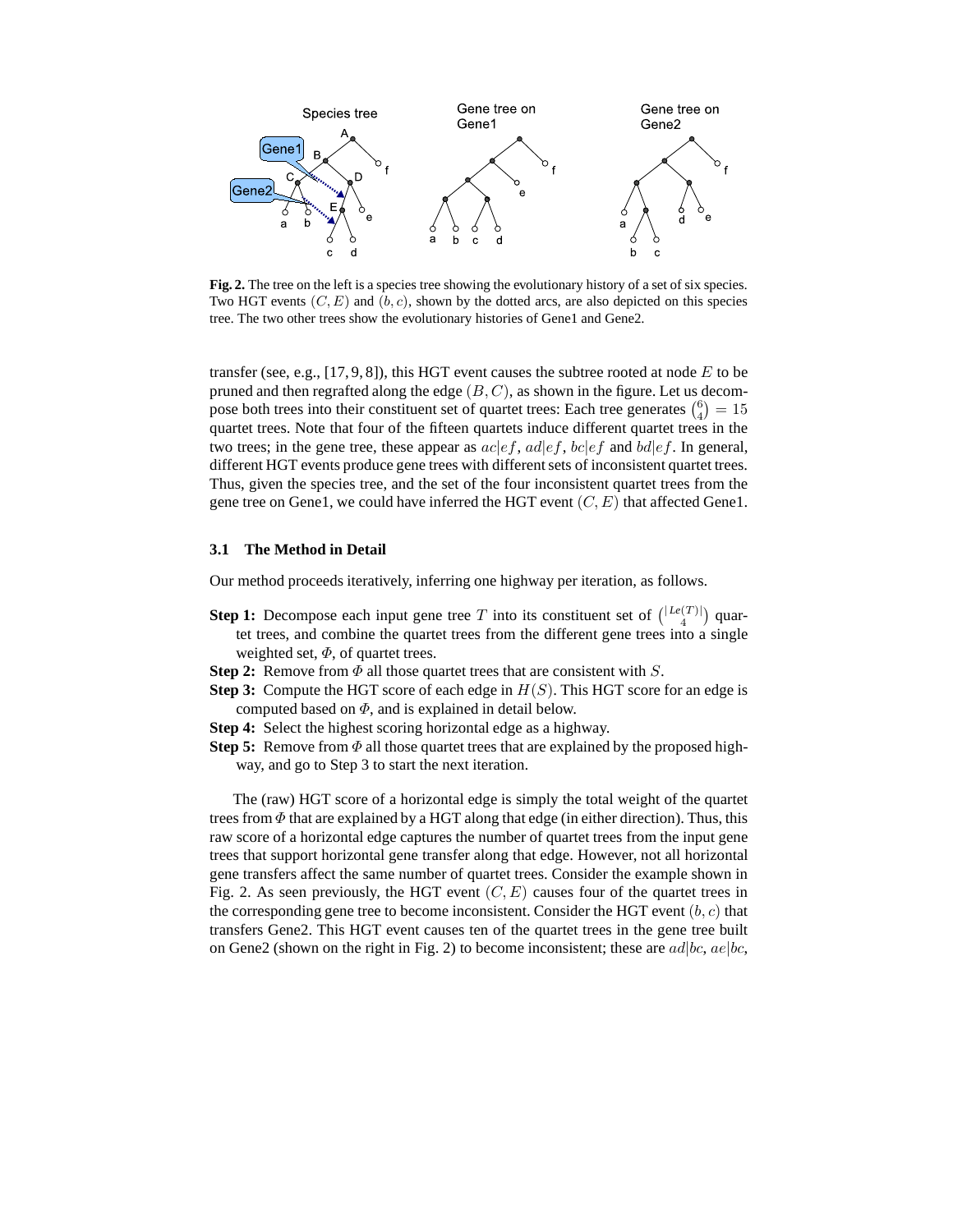$af|bc, ac|de, ac|df, ac|ef, bc|de, bc|df, bc|ef$  and  $de|cf$ . Thus, considering only the raw scores of the horizontal edges would lead to overestimation of the quantity of HGT along certain horizontal edges and underestimation of this quantity for other horizontal edges, leading to incorrect inference of highways.

To overcome this bias we modify the score of each horizontal edge by dividing its raw score by a normalization factor: The maximum number of distinct quartet trees that could be explained by a horizontal gene transfer (in either direction) along that edge. More precisely, let  $\Psi$  be the set of all possible quartet trees on the leaf set  $Le(S)$ . Given a horizontal edge  $\{u, v\}$ , let  $Q_1$  denote the set of quartet trees in  $\Psi$  that become consistent due to the HGT event  $(u, v)$ , and let  $Q_2$  denote the set of quartet trees in  $\Psi$ that become consistent due to the HGT event  $(v, u)$ . The normalization factor for  $\{u, v\}$ is defined to be  $|Q_1 \cup Q_2|$ . After normalization, the HGT scores of all horizontal edges can be directly compared to one another.

The number of iterations in the method can either be fixed at the beginning or, preferably, be decided on the fly, based on the distribution of the horizontal edge scores computed in the current iteration.

## **4 The Highway Scoring Problem**

This iterative quartet based method involves four computational steps: (i) Computing the initial set of weighted quartet trees from the gene trees, (ii) removing the quartet trees that are consistent with  $S$ , (iii) computing the (normalized) HGT score of each edge in  $H(S)$ , and (iv) identifying and removing those quartet trees that are explained by the proposed highway. It is relatively straightforward to show (details omitted for brevity) that step (i) can be executed in  $O(mn^4)$  time, where m is the number of input gene trees, and steps (ii) and (iv) can be executed in  $O(n^4)$  time. The main computational challenge here is (iii), i.e., computing the (normalized) HGT score of each horizontal edge. In this section we focus on this main problem.

Given a rooted species tree S and a set  $\Phi$  of weighted quartet trees (that are inconsistent with S) on the leaf set *Le*(S), the *Highway Scoring (HS) problem* is to find the (normalized) HGT score of each edge in  $H(S)$ .

The naïve way to solve the HS problem would be to consider each edge in  $H(S)$ one-at-a-time and to check which of the quartet trees from  $\Phi$  are explained by that edge. Checking whether a quartet tree is explained by a horizonal edge can be accomplished in  $O(1)$  time. Since there are  $O(n^2)$  candidate horizontal edges and  $O(n^4)$  quartet trees in  $\Phi$ , the complexity of computing just the raw score of each horizontal edge is still  $O(n^6)$ . In this section we show that the HS problem can be solved in  $O(n^4)$  time. The time complexity of our algorithm is thus optimal.

Recall that each horizontal edge actually represents two HGT events. We denote the set of all these HGT events on S by  $\overrightarrow{H}(S)$ . Thus, for any horizontal edge  $\{u, v\} \in$  $H(S)$ , there are two HGT events  $(u, v)$  and  $(v, u)$  in  $\vec{H}(S)$ .

Given a horizontal edge  $\{u, v\}$ , if  $Q_1$  and  $Q_2$  denote the sets of quartet trees that are explained by the HGT events  $(u, v)$  and  $(v, u)$  respectively, then, the raw score of  $\{u, v\}$  is  $|Q_1 \cup Q_2|$ , which is  $|Q_1| + |Q_2| - |Q_1 \cap Q_2|$ . First, in Section 4.1, we show how to compute the raw score of each horizontal event (i.e., how to compute  $|Q_1|$  and  $|Q_2|$ ),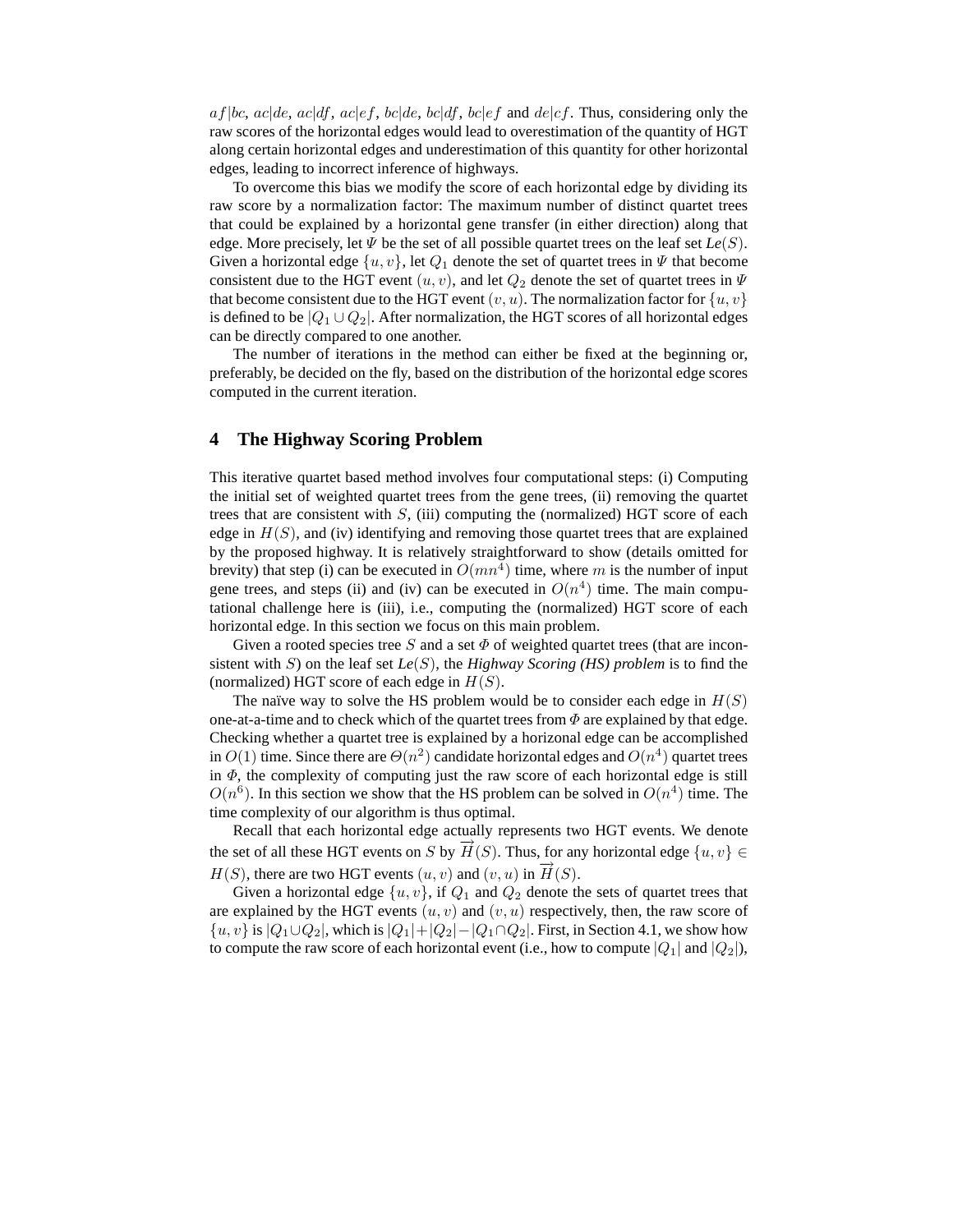and then, in Section 4.2, we show how to compute  $|Q_1 \cap Q_2|$  and thus obtain the raw scores of horizontal edges. In Section 4.2, we also show how to reuse these algorithms to compute the normalization factor for each horizontal edge.

#### **4.1 Computing the Raw Scores of HGT Events**

For any given quartet tree  $Q \in \Phi$ , there may be several HGT events from  $\overrightarrow{H}(S)$  that could explain Q; we denote this set of HGT events by  $\overrightarrow{H}(S, Q)$ . Since S is fixed, throughout the remainder of this work we will abbreviate  $H(S)$ ,  $\overrightarrow{H}(S)$  and  $\overrightarrow{H}(S,Q)$ to H,  $\vec{H}$  and  $\vec{H}(Q)$  respectively. Our algorithm relies on an efficient characterization of the HGT events that can explain a given quartet. This characterization appears in the next lemma; but first, we need some additional definitions and notation.

**Notation and Definitions.** We denote the raw score of an HGT event  $(u, v) \in \overrightarrow{H}$ by  $RS(u, v)$ . Given any two nodes  $p, q \in V(S)$ , let  $p \to q$  denote the path between them in S, and let  $V(p \rightarrow q)$  denote the set of nodes on this path (including p and q). A *subtree-path (SP) pair* on S is a pair  $\langle S(v), p \rightarrow q \rangle$ , where  $v, p, q \in V(S)$ , such that the subtree  $S(v)$  and the path  $p \to q$  are node disjoint and none of the nodes in  $p \rightarrow q$  is an ancestor or descendant of v. Given an SP pair  $\sigma = \langle S(v), p \rightarrow q \rangle$ , the set of all HGT events  $(u, v)$  from  $\overrightarrow{H}$  such that  $u \in S(v)$  and  $v \in V(p \rightarrow q)$  is denoted by  $\overline{H}(\sigma)$ . Similarly, a *subtree-complement-path (SCP) pair* on S is a pair  $\langle S(v), p \to q \rangle$ , where  $v, p, q \in V(S)$ , such that  $V(p \to q) \subseteq V(S(v))$ . We define  $\overline{V}(S(v))$  to be the set  $[V(S) \setminus V(S(v))] \cup \{v\}$ . Given an SCP pair  $\sigma = \langle S(v), p \to q \rangle$ , the set of all HGT events  $(u, v)$  from  $\overrightarrow{H}$  such that  $u \in \overline{V}(S(v))$  and  $v \in V(p \to q)$  is denoted, as before, by  $\overrightarrow{H}(\sigma)$ . If  $\sigma$  is an SCP pair, then we say that  $S(v)$  is the *subtree-complement* of  $\sigma$ , and it refers to the subtree of S induced by  $\overline{V}(S(v))$ .

**Lemma 1.** *Given any quartet tree*  $Q \in \Phi$ *, there exist four SP/SCP pairs, denoted*  $\sigma_1$ ,  $\sigma_2$ ,  $\sigma_3$ ,  $\sigma_4$ , such that  $\vec{H}(Q) = \vec{H}(\sigma_1) \cup \vec{H}(\sigma_2) \cup \vec{H}(\sigma_3) \cup \vec{H}(\sigma_4)$ *. Moreover, the four sets*  $\overrightarrow{H}(\sigma_1), \overrightarrow{H}(\sigma_2), \overrightarrow{H}(\sigma_3)$  and  $\overrightarrow{H}(\sigma_4)$  are pairwise disjoint.

In fact, after an initial  $O(|Le(S)|)$  preprocessing step, we can compute the four SP/SCP pairs for any given quartet tree in  $O(1)$  time. Our algorithm performs a nested tree traversal of S. Before we begin this nested tree traversal we (i) perform a preprocessing step, which precomputes certain values on the tree  $S$ , and (ii) perform a tree decoration step during which we decorate the nodes of S with information about the four SP/SCP pairs for each quartet tree in  $\Phi$ . Next we describe these two steps in detail. **The preprocessing step.** The first step in the algorithm is to preprocess the tree S so that, given any two nodes from  $V(S)$ , we can compute their LCA within  $O(1)$  time [18]. This preprocessing step also allows us to label the nodes of  $S$  in such a way that given any two nodes  $u, v \in V(S)$  we can check if  $v \in V(S(u))$  in  $O(1)$  time. We also associate with each  $v \in V(S)$  a counter, denoted by *counter<sub>v</sub>*, initialized to zero, and a set  $path_v$  initialized to be empty.

**Decorating the tree.** For each quartet tree  $Q \in \Phi$ , we identify the four SP/SCP pairs  $\sigma_1 = \langle S(v_1), p_1 \rightarrow q_1 \rangle$ ,  $\sigma_2 = \langle S(v_2), p_2 \rightarrow q_2 \rangle$ ,  $\sigma_3 = \langle S(v_3), p_3 \rightarrow q_3 \rangle$ , and  $\sigma_4 = \langle S(v_4), p_4 \rightarrow q_4 \rangle$ . One of the end points of the path in each of these SP/SCP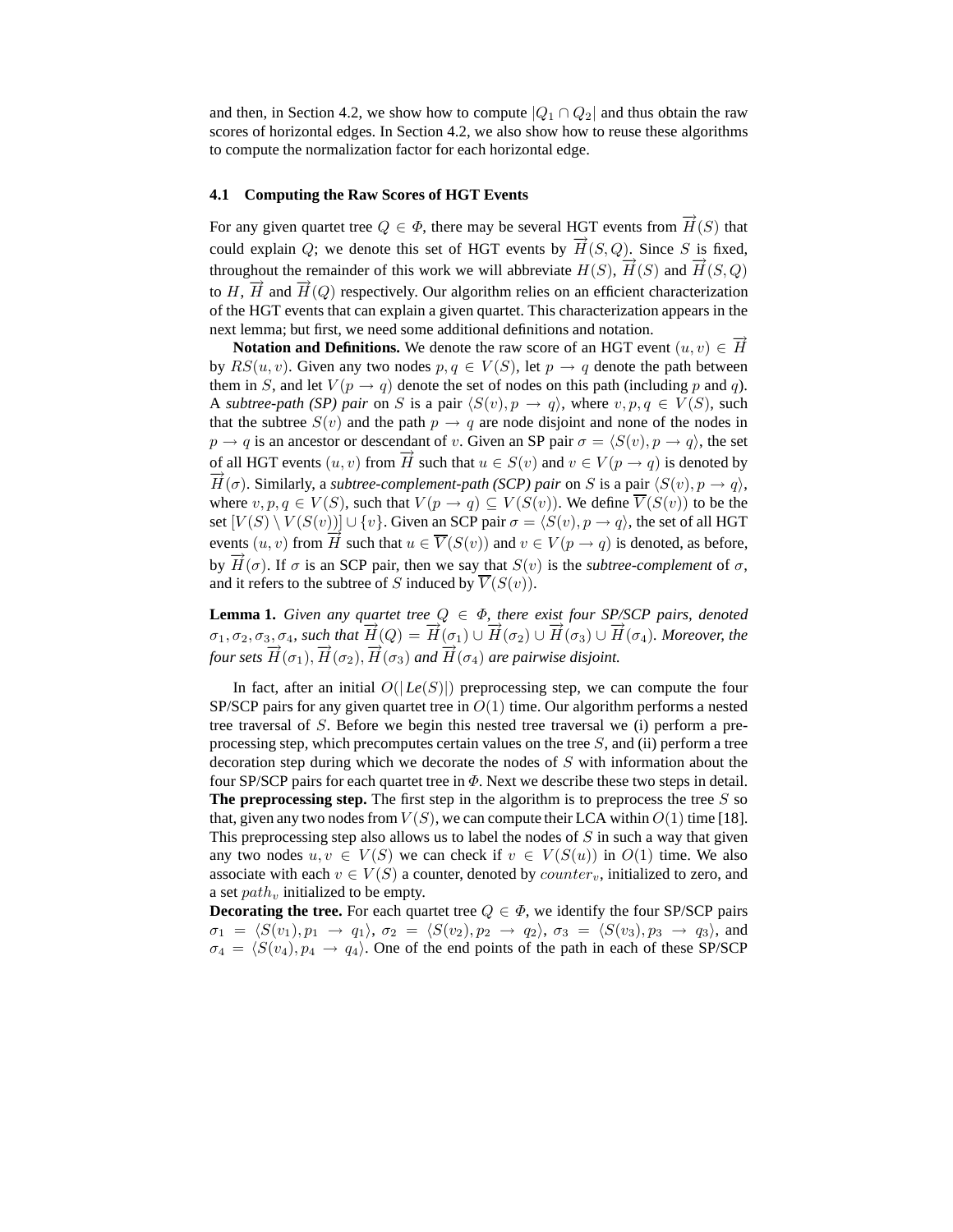pairs must be a leaf node (see proof of Lemma 1). By convention, we let the  $q_i$ s, for  $i \in \{1, 2, 3, 4\}$ , denote these leaf nodes. We mark these four paths on S as follows: For each  $i \in \{1, 2, 3, 4\}$ , if  $\sigma_i$  is an SP pair then add the triple  $(Q, v_i, SP)$  to the sets  $path_{q_i}$ and  $path_{pa(p_i)}$ ; if  $\sigma_i$  is an SCP pair, add the triple  $(Q, v_i, SCP)$  to the sets  $path_{q_i}$  and  $path_{pa(p_i)}$ . Here SP/SCP is included as a binary label to indicate the type of the pair.

The tree decoration step, described above, marks the endpoints of the four paths in the SP/SCP pairs of any quartet. Our algorithm performs a post-order traversal of S and, at each node  $v$ , calls the procedure  $Augment(v)$  described below. This procedure marks the corresponding subtrees/subtree-complements for all the paths that appear in the set path<sub>v</sub>, and computes a value *val<sub>u</sub>* at each  $u \in V(S) \setminus \{rt(S)\}\$ . This value *valu* is the weight of all quartet trees Q from  $\Phi$  such that (i)  $(Q, x, \Gamma) \in path_v$  and (ii) if  $\Gamma$ is SP then  $u \in V(S(x))$ , and, if  $\Gamma$  is SCP then  $u \in \overline{V}(S(x))$ . The reason for computing these *val*u's becomes clear in the context of Lemma 2.

**Procedure**  $Augment(v) \quad \{v \in V(S)\}\$ 

- 1: **for** each  $x \in V(S)$  **do**
- 2: Set *counter<sub>x</sub>* to 0.
- 3: **for** each triple  $(Q, y, \Gamma) \in path_v$  **do**
- 4: **if** Γ is SP **then**
- 5: Increment *counter*<sub>y</sub> by the weight of  $Q$ .
- 6: **if** Γ is SCP **then**
- 7: Increment *counter*<sub> $rt(S)$ </sub> by the weight of Q and, decrement *counter*<sub>y<sub>1</sub></sub> and *counter*<sub> $y_2$ </sub> by the weight of Q, where  $\{y_1, y_2\} = Ch(y)$ .
- 8: **for** each  $u \in V(S) \setminus \{rt(S)\}\$ **do**
- 9: Set *val*<sub>u</sub> to  $\sum_{x \in V(rt(S) \to u)} counter_x$ .

Our algorithm is based on the following key lemma.

**Lemma 2.** *Suppose* S *has been decorated and procedure Augment*(v) *has been executed for some*  $v \in V(S)$ *. Consider any*  $(u, v) \in \overrightarrow{H}$ .

*1. If*  $v \in Le(S)$ *, then*  $RS(u, v) = val_u$ *. 2. If*  $v \notin Le(S)$ *, then*  $RS(u, v) = RS(u, v_1) + RS(u, v_2) - val_u$ *, where*  $v_1, v_2 \in Ch(v)$ *.* 

**Nested tree traversal.** Once the pre-processing and tree decoration steps have been executed, the algorithm performs a nested tree traversal of S and computes the raw score of each HGT event from  $\overrightarrow{H}$  according to Lemma 2. More formally, the algorithm proceeds as follows:

**Algorithm** *ComputeScores*

- 1: **for** each  $v \in V(S)$  in a post-order traversal of S **do**
- 2: Perform procedure *Augment*(v).
- 3: **for** each  $u \in V(S) \setminus \{rt(S)\}\$ **do**
- 4: **if**  $(u, v)$  is a valid HGT event, i.e.,  $(u, v) \in \overrightarrow{H}$ , then
- 5: **if**  $v \in Le(S)$  **then**
- 6: Set  $RS(u, v)$  to be  $val_u$ .
- 7: **else**
- 8: Set  $RS(u, v)$  to be  $RS(u, v_1) + RS(u, v_2) val_u$ , where  $v_1, v_2 \in Ch(v)$ .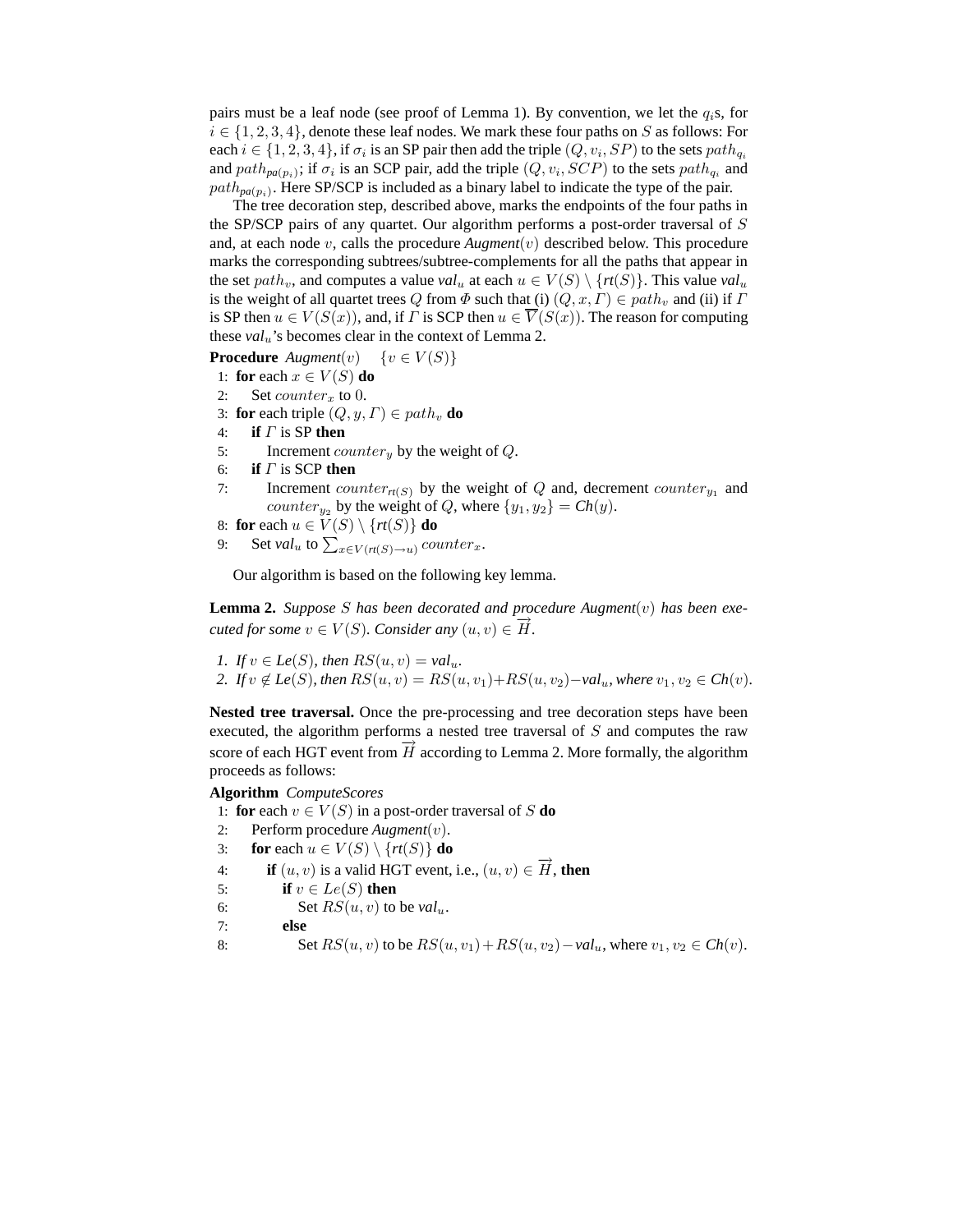The preprocessing step, tree decoration step, and Algorithm *ComputeScores* require  $O(n)$ ,  $O(\Phi)$ , and  $O(n^2 + |\Phi|)$  time respectively. Thus, we have the following lemma.

**Lemma 3.** *The raw scores of all HGT events in*  $\overrightarrow{H}$  *can be computed in*  $O(n^2 + |\Phi|)$ *time.*

#### **4.2 Raw Scores of Horizontal Edges and Normalization Factors**

Our goal now is to compute the raw score of each horizontal edge in  $H$ . For any edge  $\{u, v\} \in H$ , let its raw score be denoted by  $RS\{u, v\}$ . Observe that  $RS\{u, v\}$  =  $RS(u, v) + RS(v, u) - common\{u, v\}$ , where *common* $\{u, v\}$  is the total weight of the quartet trees that are counted in both  $RS(u, v)$  and  $RS(v, u)$ . A variant of the algorithm described above enables us to compute the value  $common\{u, v\}$  for each horizontal edge  $\{u, v\} \in H$  in  $O(n^2 + |\Phi|)$  time. Thus, we can compute the raw score of each horizontal edge in  $O(n^2 + |\Phi|)$  time.

Recall that the normalization factor for a horizontal edge is simply the maximum number of distinct quartet trees that could be explained by that edge. Thus, we can reuse the algorithm that computes the raw scores of horizontal edges by running it on a set that contains all the possible  $3 \times {n \choose 4}$  quartet trees, each with weight 1. Thus, we have the following theorem.

**Theorem 1.** The highway scoring problem can be solved in  $O(n^4)$  time.

## **5 Experimental Analysis**

**Cyanobacterial dataset.** We first applied our method to a dataset of 1128 genes from 11 cyanobacterial species [16]. The existence of a highway on this set of species was postulated in [16, 19] and thus this dataset serves for method validation. Each of the 1128 gene trees had at least nine of the 11 species (see [16] for further details). As the trusted species tree, shown in Fig. 3, we used the rooted tree constructed on the 16S ribosomal RNA sequence from these species [20]. To account for uncertainty in the topologies of the gene trees, for each gene tree we used only those quartet trees that were present in at least 80% of the bootstrap replicates of that gene tree [16]. Our final weighted set had 799 different quartet trees with a total weight of 214,729. The total number of inconsistent quartet trees was 469 and their total weight was 23,042. There were 118 candidate horizontal edges. Fig. 4(a) shows the histogram of the normalized scores for these horizontal edges in the first application of the algorithm. The highest scoring edge is extremely well separated from the next candidate in terms of the scores  $(Fig. 4(a))$ . It is marked in Fig. 3. A priori, it is surprising that this highway connects two different genera that are distinguished by different light harvesting machineries, but the high rate of transfer between marine *Synechococcus* and *Prochlorococcus* has been previously observed and discussed [16, 19]. The discovered highway thus matches perfectly with prior biological observations.

We performed further analysis of this dataset with the aim of discovering other novel highways. In the second iteration, our method proposes the second highway shown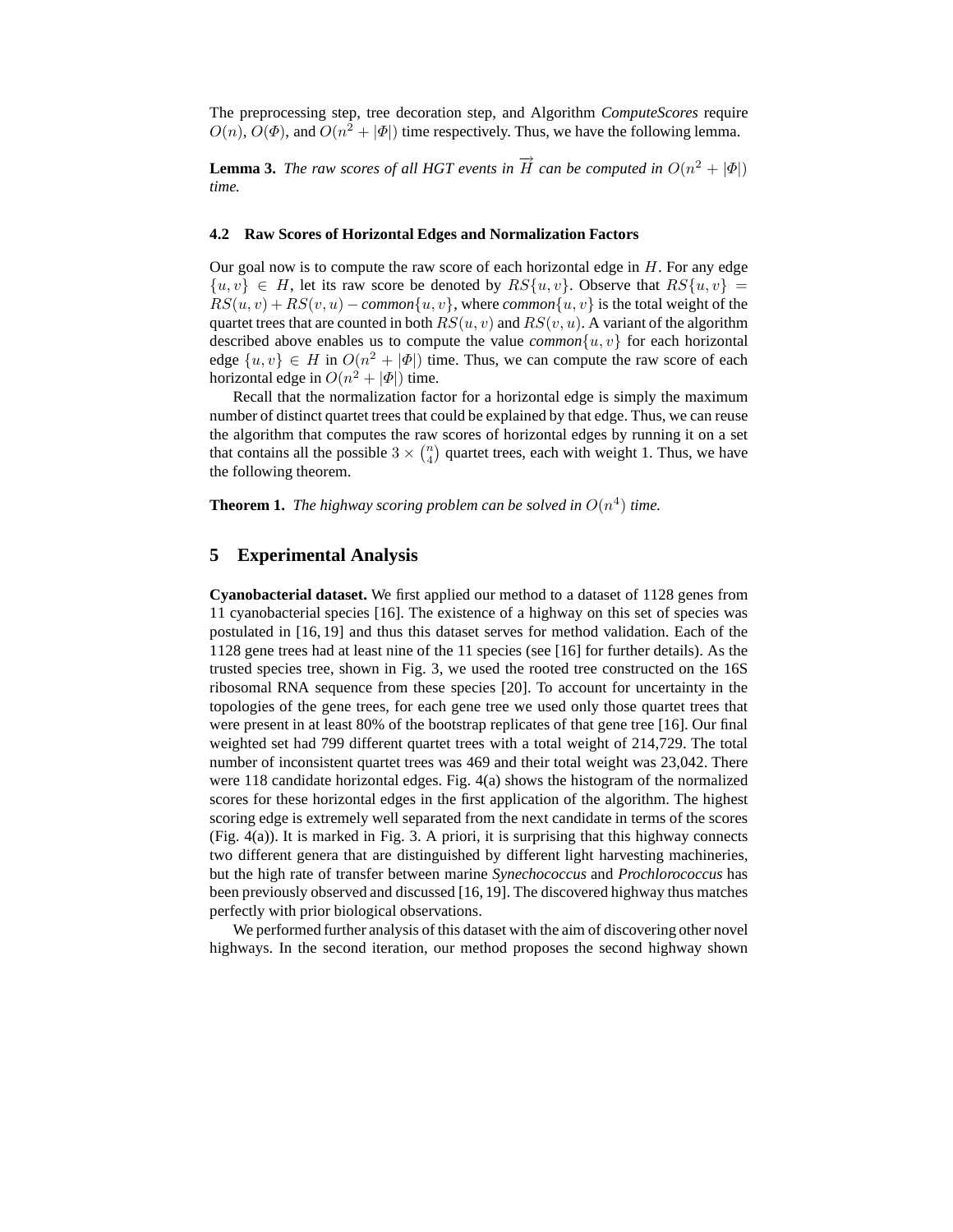

**Fig. 3.** The 16SrRNA tree on the 11 cyanobacterial species, with detected highways marked.



**Fig. 4. Highway detection statistics.** (a) histogram of edge scores for the first highway on the cyanobacterial dataset. (b) Simulation results: the number of times (out of 50) an implanted highway edge is detected in simulated datasets with varying levels of noise.

in Fig. 3. Though the normalized score of this highway is much smaller (179.4) than that of the first highway (508.6), it is significantly higher than the scores of the other edges (only two other edges have scores above 100). Like the first, this second highway also represents transfer between the small marine cyanobacteria, likely mediated by cyanophage. Further analysis also suggests the presence of a third highway (normalized score: 157.2, second-highest score: 97.7) along one of two possible horizontal edges, shown in Fig. 3. These two horizontal edges produce the same unrooted tree and are hence indistinguishable in our quartet-based model.

**Simulated datasets.** We used simulations to test the effect of HGT abundance on the ability to infer highways. Each simulated dataset consisted of a randomly generated species tree on 25 taxa and 1000 gene trees. For the experiment, we randomly chose a highway on the species tree, and randomly assigned 10% of the 1000 genes as having been transferred along this highway, with equal probability for each transfer direction. Next, we simulated varying levels of "noise" on the species tree in the form of random HGT events, each affecting a gene sampled at random without replacement (including the genes that were transferred on the chosen highway). We simulated noise at five different levels: 0 HGTs (i.e., no noise), 250 HGTs, 500 HGTs, 750 HGTs and 1000 HGTs. For each noise level, we created 50 different datasets (different species tree,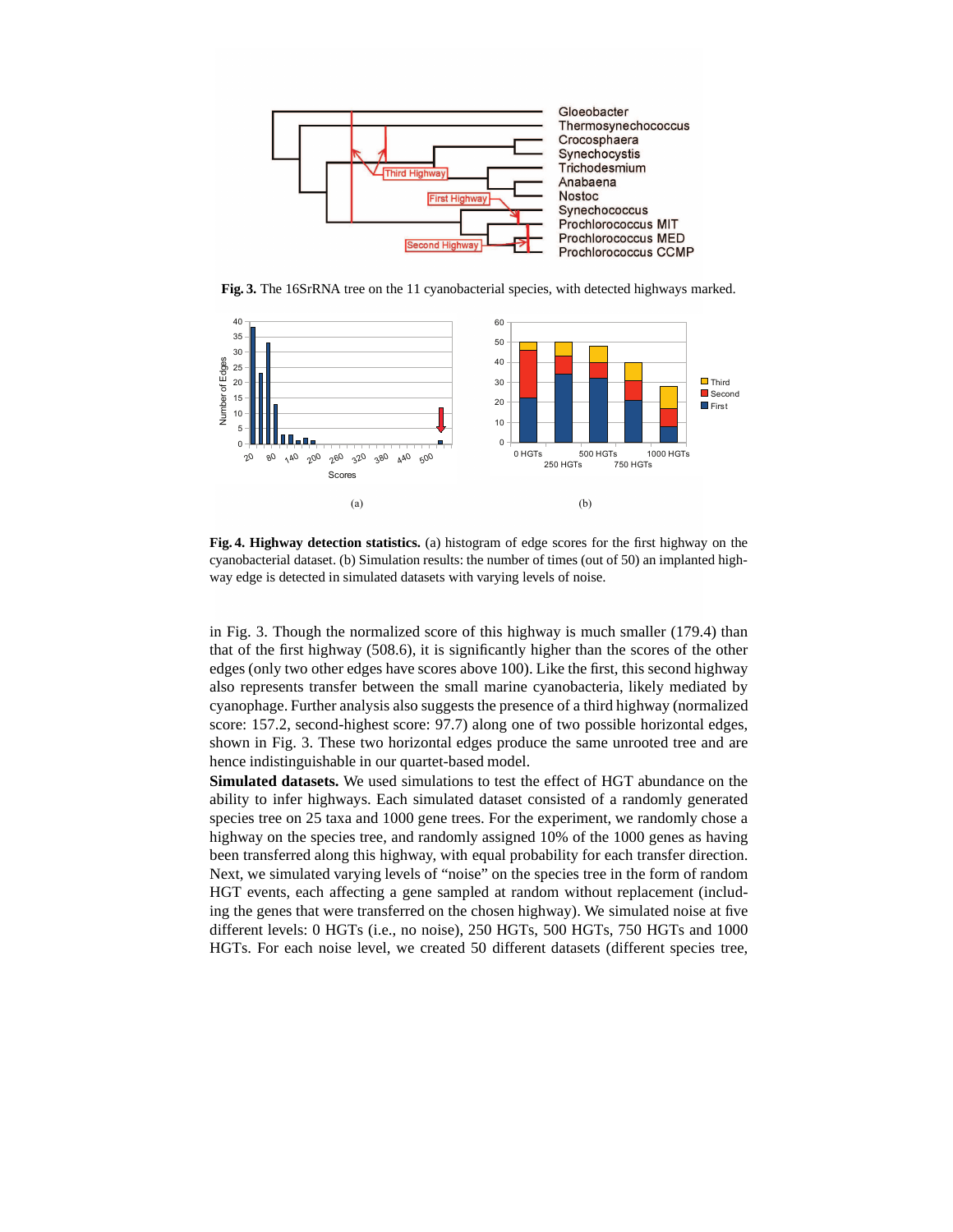highway, and random HGTs) and measured the number of times (out of 50) that the implanted highway is reported as one of the top three highest scoring edges by our method. As shown in Fig. 4(b), our method tends to identify the planted highway, even in datasets with high levels of noise; for instance, when there are 750 random HGTs (7.5 times the number of highway transfers) only 20% of the implanted highways were not included among the top three edges. By 1000 HGTs, performance has deteriorated. Interestingly, even when there is no noise in the data, the method does not always identify the implanted highway as its top-scoring edge. This is probably because of the way we normalize the scores. Our normalization factor is independent of direction, while the actual HGT events that take place along the highway are directed. This can cause some biases, which can make the normalized score of some nearby horizontal edges slightly higher than the score of the actual highway. Still, as the experiment demonstrates, even with relatively high levels of noise our algorithm usually brings to the top the correct highway, and further analysis of the top candidates can reveal the true highway.

## **6 Discussion**

In this paper we addressed the problem of inferring highways of gene sharing, a fundamental problem in understanding the effects and dynamics of horizontal gene transfer, and crucial to inferring past symbiotic associations that shaped the evolution of organisms. Our new systematic approach and efficient algorithms for the highway detection problem facilitate accurate and in-depth analysis of relatively large datasets. The method detects the fingerprints of highways by looking at combined data from all the input gene trees summarized as quartet tree counts. We thus avoid the computational burden and uncertainty of inferring individual HGT events for each gene. Our experimental results demonstrate that our method is effective at detecting highways and is robust to noise in the data. We were able to identify the established highway in the cyanobacterial dataset, and our analysis identified two additional putative highways. As the experiments on the simulated data indicate, even in the presence of substantial noise our method reports the true highway among the few top-scoring edges.

While we demonstrate the effectiveness of our method, it still has some limitations. For example, if the dataset contains two highways that are closely related to one another then the method may only detect one of them (since many of the inconsistent quartet trees from one highway may also support the other highway). More generally, while the normalized scoring of the horizontal edges that we propose takes care of the variation in the number of candidate quartets of different edges, perhaps a better normalization could highlight the correct highways even more strongly. Similarly, the quartic running time is quite high and may be limiting for very large datasets. Further testing of the method in both simulations and on real datasets is also needed, and it might be instructive to compare it to alternative non-quartet-based methods. Finally, a statistical analysis of highway and HGT score distributions could provide more quantifiable significance, which we still lack.

**Acknowledgements:** MSB was supported in part by a postdoctoral fellowship from the Edmond J. Safra Bioinformatics program at Tel-Aviv University. JPG was supported in part by NSF grant DEB 0830024, the Edmond J. Safra Bioinformatics Program,